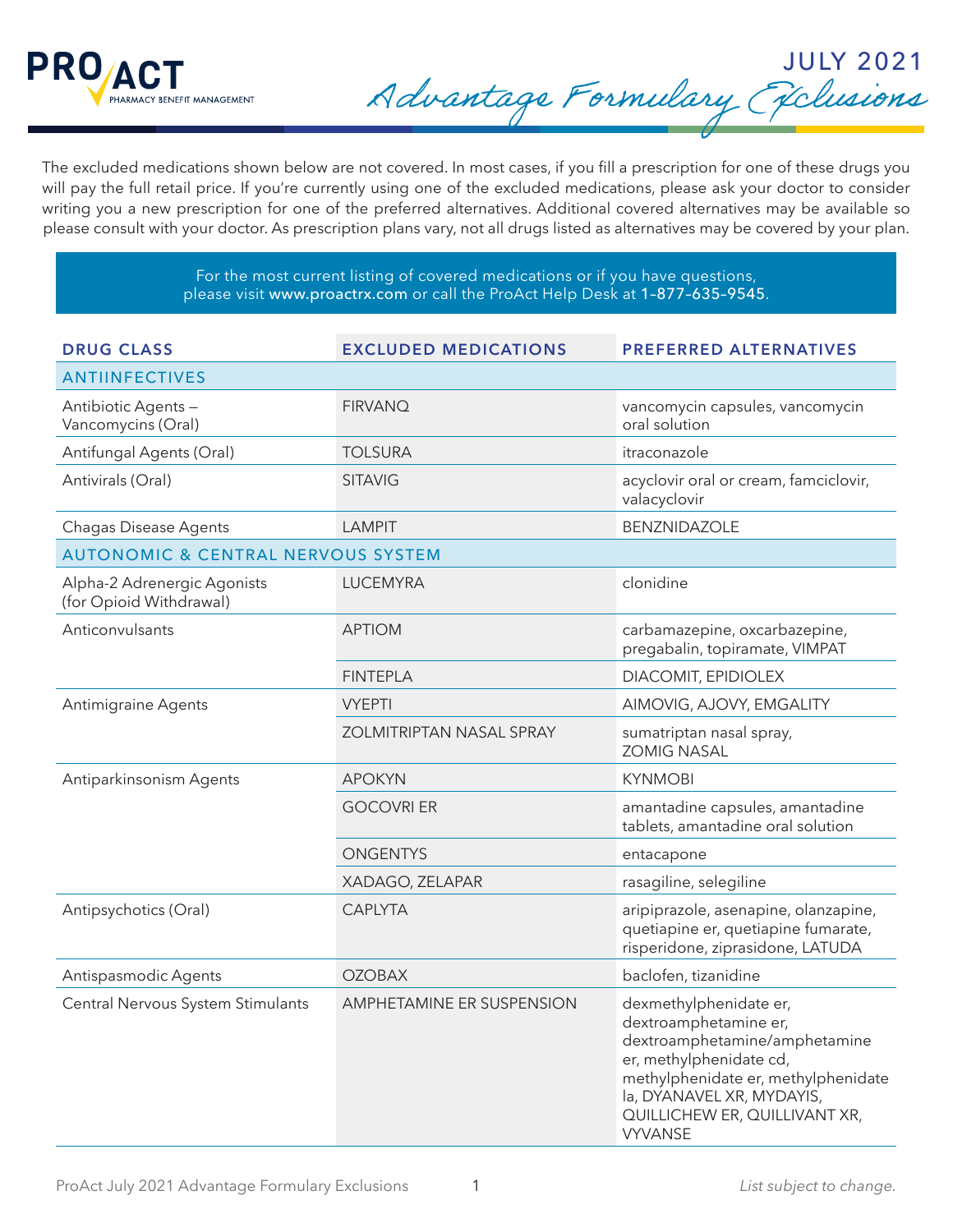| <b>DRUG CLASS</b>                                                     | <b>EXCLUDED MEDICATIONS</b>                                            | <b>PREFERRED ALTERNATIVES</b>                                                                                                                                                                                                                  |
|-----------------------------------------------------------------------|------------------------------------------------------------------------|------------------------------------------------------------------------------------------------------------------------------------------------------------------------------------------------------------------------------------------------|
| Duchenne Muscular Dystrophy<br>(DMD) Agents                           | AMONDYS 45, EXONDYS 51,<br>VILTEPSO, VYONDYS 53                        | No alternatives recommended                                                                                                                                                                                                                    |
|                                                                       | <b>EMFLAZA</b>                                                         | prednisone solution,<br>prednisone tablets                                                                                                                                                                                                     |
| Lambert-Eaton Myasthenic<br>Syndrome Agents                           | <b>FIRDAPSE</b>                                                        | <b>RUZURGI</b>                                                                                                                                                                                                                                 |
| Multiple Sclerosis (Beta Interferons)                                 | <b>EXTAVIA</b>                                                         | AVONEX ADMINISTRATION PACK,<br>AVONEX PEN, BETASERON,<br>PLEGRIDY, REBIF, REBIF REBIDOSE                                                                                                                                                       |
| Narcotic Analgesics & Combinations                                    | APADAZ, BENZHYDROCODONE/<br><b>ACETAMINOPHEN</b>                       | hydrocodone/acetaminophen                                                                                                                                                                                                                      |
|                                                                       | MORPHABOND ER, NUCYNTA ER,<br>OXYCODONE ER, XTAMPZA ER                 | hydromorphone er, morphine sulfate<br>er, oxymorphone er, HYSINGLA ER,<br><b>OXYCONTIN</b>                                                                                                                                                     |
|                                                                       | <b>NUCYNTA</b>                                                         | hydrocodone/acetaminophen,<br>morphine sulfate, oxycodone,<br>tramadol, tramadol/acetaminophen                                                                                                                                                 |
|                                                                       | <b>PRIMLEV</b>                                                         | oxycodone/acetaminophen                                                                                                                                                                                                                        |
|                                                                       | QDOLO                                                                  | tramadol tablets                                                                                                                                                                                                                               |
| Narcotic Antagonists                                                  | <b>BUNAVAIL</b>                                                        | buprenorphine/naloxone, ZUBSOLV                                                                                                                                                                                                                |
|                                                                       | NALOXONE AUTO-INJECTOR                                                 | naloxone syringes,<br>NARCAN NASAL SPRAY                                                                                                                                                                                                       |
| Sedative-Hypnotic Agents                                              | DORAL, QUAZEPAM                                                        | estazolam, lorazepam                                                                                                                                                                                                                           |
| Selective Serotonin Reuptake<br>Inhibitors (SSRIs) Antidepressants    | PEXEVA, VIIBRYD                                                        | citalopram, escitalopram, fluoxetine,<br>fluvoxamine, paroxetine, sertraline                                                                                                                                                                   |
| Serotonin/Norepinephrine Reuptake<br><b>Inhibitor Antidepressants</b> | <b>DRIZALMA SPRINKLE</b>                                               | desvenlafaxine er, duloxetine,<br>venlafaxine er, FETZIMA                                                                                                                                                                                      |
| <b>Transmucosal Fentanyl Analgesics</b>                               | FENTANYL CITRATE BUCCAL<br>TABLETS, FENTORA, LAZANDA,<br><b>SUBSYS</b> | fentanyl citrate lozenges                                                                                                                                                                                                                      |
| Miscellaneous Antidepressants                                         | SPRAVATO                                                               | olanzapine/fluoxetine, bupropion,<br>desvenlafaxine er, duloxetine,<br>escitalopram, mirtazapine, sertraline                                                                                                                                   |
| CARDIOVASCULAR                                                        |                                                                        |                                                                                                                                                                                                                                                |
| <b>ACE Inhibitors</b>                                                 | <b>EPANED</b>                                                          | enalapril                                                                                                                                                                                                                                      |
|                                                                       | <b>QBRELIS</b>                                                         | lisinopril                                                                                                                                                                                                                                     |
| Angiotensin Receptor Blockers<br>(ARBs) and Combinations              | <b>EDARBI</b>                                                          | candesartan, irbesartan, losartan,<br>olmesartan, telmisartan, valsartan                                                                                                                                                                       |
|                                                                       | <b>EDARBYCLOR</b>                                                      | candesartan/hydrochlorothiazide,<br>irbesartan/hydrochlorothiazide,<br>losartan/hydrochlorothiazide,<br>olmesartan/hydrochlorothiazide,<br>telmisartan/hydrochlorothiazide,<br>valsartan/hydrochlorothiazide,<br>chlorthalidone plus valsartan |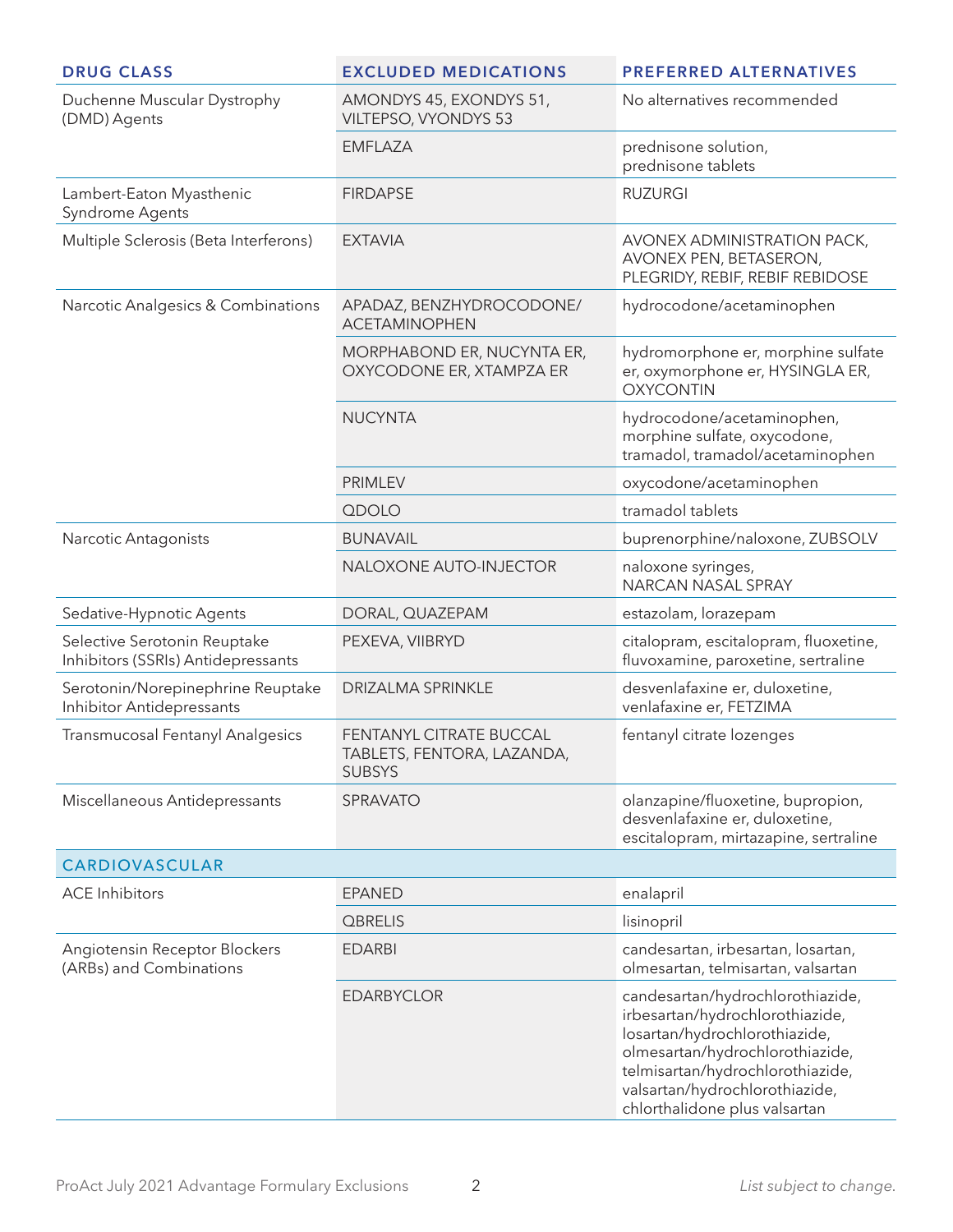| <b>DRUG CLASS</b>                           | <b>EXCLUDED MEDICATIONS</b>                                                        | <b>PREFERRED ALTERNATIVES</b>                                                                                                                            |
|---------------------------------------------|------------------------------------------------------------------------------------|----------------------------------------------------------------------------------------------------------------------------------------------------------|
| Anticoagulants                              | PRADAXA, SAVAYSA                                                                   | ELIQUIS, XARELTO                                                                                                                                         |
| Beta Blockers & Combinations                | <b>BYSTOLIC</b>                                                                    | atenolol, carvedilol,<br>metoprolol succinate                                                                                                            |
|                                             | <b>DUTOPROL</b>                                                                    | metoprolol tartrate/<br>hydrochlorothiazide, metoprolol<br>succinate er plus hydrochlorothiazide                                                         |
|                                             | <b>INDERAL XL, INNOPRAN XL</b>                                                     | propranolol er                                                                                                                                           |
|                                             | <b>KAPSPARGO SPRINKLE</b>                                                          | metoprolol succinate                                                                                                                                     |
| Calcium Channel Blockers                    | <b>CONJUPRI</b>                                                                    | amlodipine, felodipine er,<br>nifedipine er, nisoldipine                                                                                                 |
|                                             | <b>KATERZIA</b>                                                                    | amlodipine                                                                                                                                               |
| HMG & Cholesterol Inhibitor<br>Combinations | ALTOPREV, EZALLOR SPRINKLE                                                         | atorvastatin, fluvastatin er, lovastatin,<br>pravastatin, rosuvastatin, simvastatin<br>tablets, LIVALO                                                   |
| PCSK9 Inhibitors                            | <b>PRALUENT</b>                                                                    | <b>REPATHA</b>                                                                                                                                           |
| Miscellaneous Cardiovascular Agents         | <b>CORLANOR</b>                                                                    | atenolol, bisoprolol, carvedilol,<br>metoprolol succinate, metoprolol<br>tartrate, propranolol                                                           |
| <b>DERMATOLOGICAL</b>                       |                                                                                    |                                                                                                                                                          |
| Agents for Hyperhidrosis                    | <b>DRYSOL</b>                                                                      | Over-the-Counter aluminum chloride<br>containing products                                                                                                |
| Oral Agents for Acne                        | DORYX DR 80 MG, DOXYCYCLINE<br><b>HYCLATE DR 80 MG</b>                             | doxycycline hyclate,<br>doxycycline monohydrate                                                                                                          |
|                                             | MINOCYCLINE ER CAPSULES,<br><b>XIMINO</b>                                          | minocycline er tablets                                                                                                                                   |
| Rosacea Agents (Oral)                       | DOXYCYCLINE 40 MG CAPSULES                                                         | doxycycline hyclate, doxycycline<br>monohydrate                                                                                                          |
| <b>Topical Agents for Acne</b>              | CLINDAGEL, CLINDAMYCIN<br>PHOSPHATE 1% GEL (BY<br><b>OCEANSIDE)</b>                | clindamycin phosphate gel,<br>erythromycin gel, AMZEEQ                                                                                                   |
|                                             | <b>EPIDUO FORTE</b>                                                                | adapalene/benzoyl peroxide                                                                                                                               |
|                                             | <b>TAZAROTENE FOAM</b>                                                             | tazarotene cream, TAZORAC GEL                                                                                                                            |
|                                             | <b>VELTIN</b>                                                                      | clindamycin/benzoyl peroxide,<br>clindamycin/tretinoin, erythromycin/<br>benzoyl peroxide, ONEXTON                                                       |
|                                             | <b>WINLEVI</b>                                                                     | clindamycin phosphate gel,<br>clindamycin/tretinoin, erythromycin<br>gel, tretinoin, AMZEEQ, ONEXTON                                                     |
| Topical Agents for Actinic Keratosis        | CARAC, FLUOROURACIL 0.5%<br>CREAM, IMIQUIMOD 3.75% CREAM<br>PUMP, KLISYRI, ZYCLARA | diclofenac 3% gel, fluorouracil 2%<br>solution, fluorouracil 5% cream,<br>imiquimod 5% cream                                                             |
| Topical Agents for Plaque Psoriasis         | <b>WYNZORA</b>                                                                     | betamethasone dipropionate,<br>calcipotriene, calcipotriene/<br>betamethasone dipropionate,<br>clobetasol propionate, diflorasone<br>diacetate, ENSTILAR |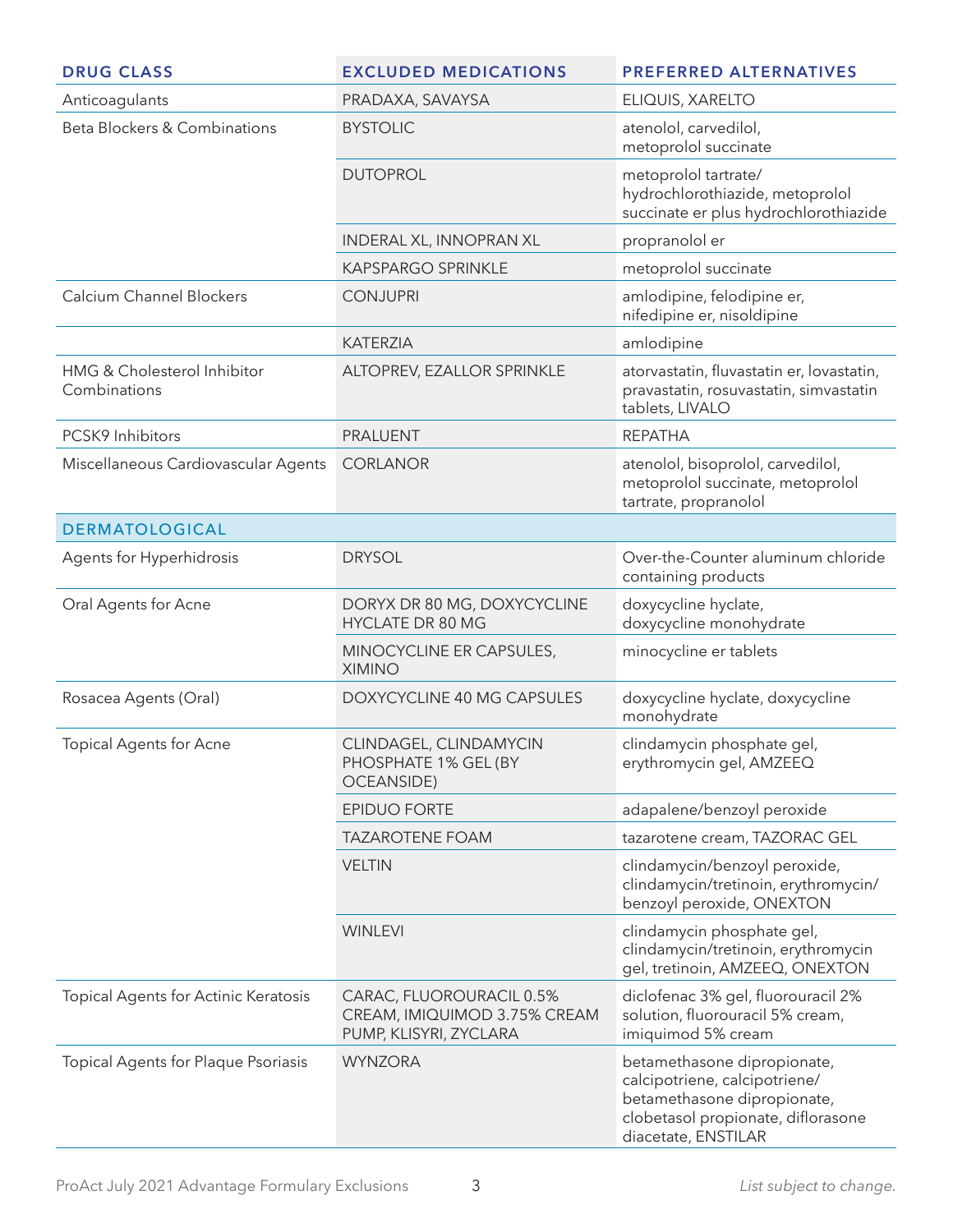| <b>DRUG CLASS</b>                                                                                                    | <b>EXCLUDED MEDICATIONS</b>                                                                                                                               | <b>PREFERRED ALTERNATIVES</b>                                                                                                                                                                                                                                                                                                                                            |
|----------------------------------------------------------------------------------------------------------------------|-----------------------------------------------------------------------------------------------------------------------------------------------------------|--------------------------------------------------------------------------------------------------------------------------------------------------------------------------------------------------------------------------------------------------------------------------------------------------------------------------------------------------------------------------|
| <b>Topical Antifungals</b>                                                                                           | ECOZA, LULICONAZOLE,<br>SULCONAZOLE, XOLEGEL                                                                                                              | ciclopirox, econazole, ketoconazole,<br>naftifine, oxiconazole                                                                                                                                                                                                                                                                                                           |
| <b>Topical Corticosteroids</b>                                                                                       | <b>CLOCORTOLONE</b>                                                                                                                                       | betamethasone valerate, fluocinolone<br>acetonide, triamcinolone acetonide                                                                                                                                                                                                                                                                                               |
|                                                                                                                      | <b>IMPEKLO</b>                                                                                                                                            | betamethasone dipropionate,<br>clobetasol, desonide,<br>desoximetasone, diflorasone,<br>fluocinonide, halcinonide,<br>halobetasol, mometasone,<br>triamcinolone                                                                                                                                                                                                          |
|                                                                                                                      | <b>VERDESO FOAM</b>                                                                                                                                       | desonide 0.05% cream/lotion/<br>ointment, desoximetasone 0.25%<br>cream/ointment                                                                                                                                                                                                                                                                                         |
| Vitamin D Analogs (Topical)                                                                                          | <b>CALCIPOTRIENE FOAM</b>                                                                                                                                 | calcipotriene, calcitriol                                                                                                                                                                                                                                                                                                                                                |
| Miscellaneous Topical<br>Dermatological Agents                                                                       | <b>ALCORTIN A</b>                                                                                                                                         | hydrocortisone, mupirocin                                                                                                                                                                                                                                                                                                                                                |
|                                                                                                                      | LIDOCAINE/TETRACAINE, PLIAGLIS                                                                                                                            | lidocaine cream, lidocaine/prilocaine<br>cream                                                                                                                                                                                                                                                                                                                           |
| <b>DIABETES</b>                                                                                                      |                                                                                                                                                           |                                                                                                                                                                                                                                                                                                                                                                          |
| Blood Glucose Meters & Test Strips                                                                                   | ASCENSIA (CONTOUR), ROCHE<br>(ACCU-CHEK), TRIVIDIA (TRUETEST,<br>TRUETRACK), ALL OTHER METERS &<br>TEST STRIPS THAT ARE NOT LISTED<br><b>AS PREFERRED</b> | FREESTYLE KITS/METERS:<br>FREESTYLE FREEDOM, FREESTYLE,<br>FREEDOM LITE, FREESTYLE<br>INSULINX, FREESTYLE LITE;<br>FREESTYLE TEST STRIPS: FREESTYLE,<br>FREESTYLE INSULINX, FREESTYLE<br>LITE; ONETOUCH KITS/METERS:<br>ULTRA2, ULTRAMINI, VERIO, VERIO<br>FLEX; ONETOUCH TEST STRIPS:<br>ULTRA, VERIO, PRECISION XTRA<br>METERS, TEST STRIPS, B-KETONE<br><b>STRIPS</b> |
| Dipeptidyl Peptidase-4 (DPP-4)<br>Inhibitors & Combinations                                                          | ALOGLIPTIN, NESINA, ONGLYZA,<br><b>TRADJENTA</b>                                                                                                          | JANUVIA                                                                                                                                                                                                                                                                                                                                                                  |
|                                                                                                                      | ALOGLIPTIN/METFORMIN,<br>JENTADUETO, JENTADUETO XR,<br>KAZANO, KOMBIGLYZE XR                                                                              | JANUMET, JANUMET XR                                                                                                                                                                                                                                                                                                                                                      |
|                                                                                                                      | ALOGLIPTIN/PIOGLITAZONE                                                                                                                                   | pioglitazone plus JANUVIA                                                                                                                                                                                                                                                                                                                                                |
| Dipeptidyl Peptidase-4 (DPP-4)<br>Inhibitors/Sodium Glucose Co-<br>Transporter-2 (SGLT-2) Inhibitors<br>Combinations | <b>QTERN</b>                                                                                                                                              | GLYXAMBI, STEGLUJAN                                                                                                                                                                                                                                                                                                                                                      |
| Glucagon-Like Peptide-1 Agonists                                                                                     | ADLYXIN, VICTOZA                                                                                                                                          | BYDUREON, BYETTA, OZEMPIC,<br><b>TRULICITY</b>                                                                                                                                                                                                                                                                                                                           |
| Insulins                                                                                                             | ADMELOG, AFREZZA, APIDRA, FIASP,<br><b>INSULIN ASPART, INSULIN ASPART</b><br>PROTAMINE, INSULIN LISPRO,<br><b>NOVOLOG</b>                                 | HUMALOG, LYUMJEV                                                                                                                                                                                                                                                                                                                                                         |
|                                                                                                                      | NOVOLIN, RELION                                                                                                                                           | NOVOLIN, HUMULIN                                                                                                                                                                                                                                                                                                                                                         |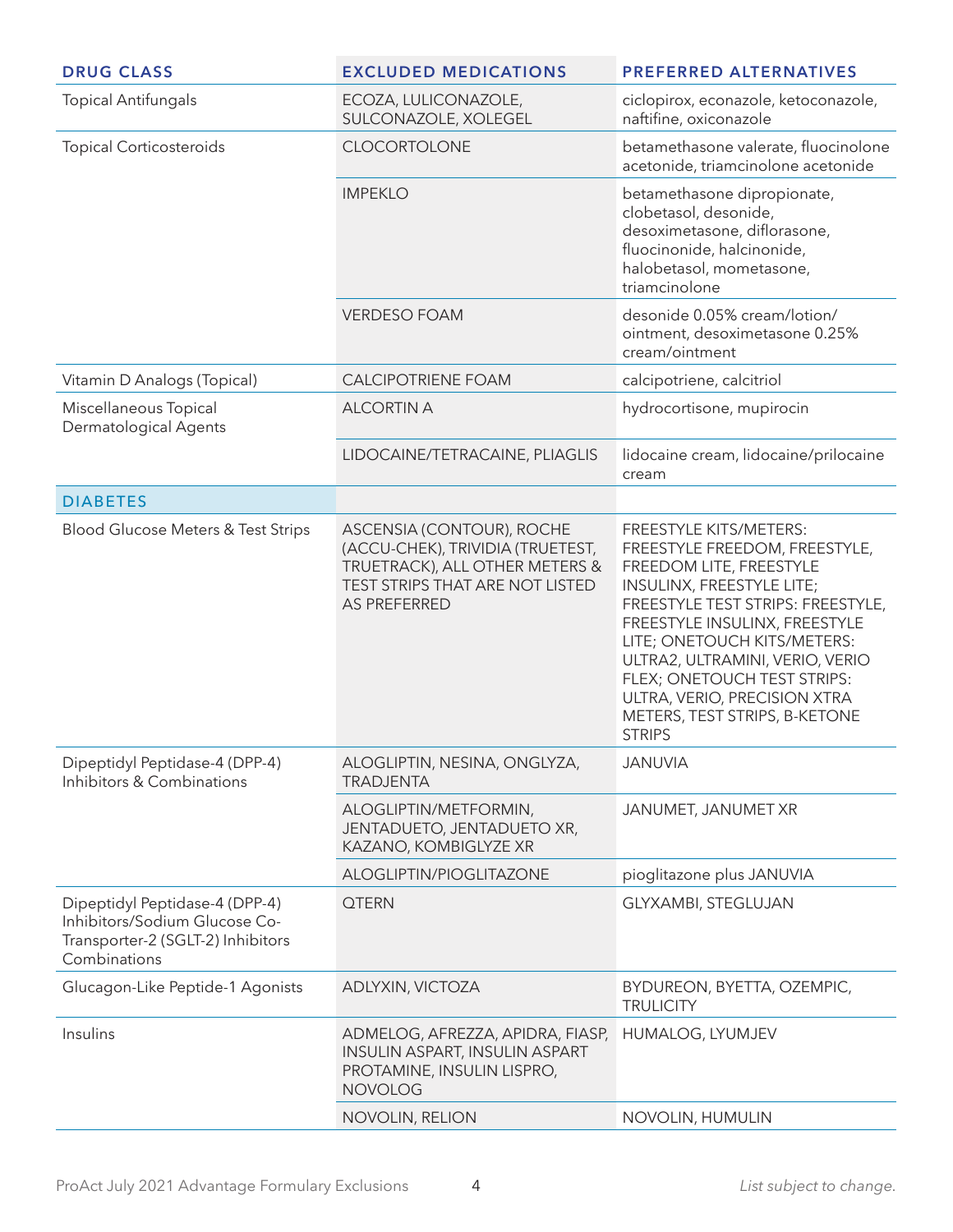| <b>DRUG CLASS</b>                                                                    | <b>EXCLUDED MEDICATIONS</b>                                                  | <b>PREFERRED ALTERNATIVES</b>                                                           |
|--------------------------------------------------------------------------------------|------------------------------------------------------------------------------|-----------------------------------------------------------------------------------------|
| Insulins continued                                                                   | SEMGLEE                                                                      | LANTUS, LEVEMIR, TOUJEO, TRESIBA                                                        |
| <b>EAR/NOSE</b>                                                                      |                                                                              |                                                                                         |
| <b>Nasal Steroids</b>                                                                | BECONASE AQ, OMNARIS, QNASL,<br><b>ZETONNA</b>                               | flunisolide, fluticasone, mometasone                                                    |
| Otic Fluoroquinolone Antibiotics                                                     | CIPROFLOXACIN/FLUOCINOLONE<br><b>OTIC</b>                                    | ciprofloxacin/dexamethasone otic,<br><b>OTOVEL</b>                                      |
| <b>ENDOCRINE (OTHER)</b>                                                             |                                                                              |                                                                                         |
| Gonadotropin-Releasing Hormone<br>(GnRH) Analogs (for Central<br>Precocious Puberty) | <b>FENSOLVI</b>                                                              | LUPRON DEPOT-PED, TRIPTODUR                                                             |
| <b>Growth Hormones</b>                                                               | HUMATROPE, NUTROPIN AQ<br>NUSPIN, OMNITROPE, SAIZEN,<br>SAIZENPREP, ZOMACTON | <b>GENOTROPIN, NORDITROPIN</b><br><b>FLEXPRO</b>                                        |
| Somatostatin Analogs                                                                 | MYCAPSSA, SANDOSTATIN LAR<br><b>DEPOT</b>                                    | SOMATULINE DEPOT                                                                        |
|                                                                                      | <b>SIGNIFOR LAR</b>                                                          | For Acromegaly: SOMATULINE<br>DEPOT For Cushing's Disease:<br><b>SIGNIFOR</b>           |
| <b>Testosterone Products</b>                                                         | <b>AVEED</b>                                                                 | testosterone cypionate, testosterone<br>enanthate                                       |
| Thyroid Replacement Therapy                                                          | LEVOTHYROXINE CAPSULES,<br>THYQUIDITY, TIROSINT, TIROSINT-<br>SOL            | levothyroxine tablets                                                                   |
| Miscellaneous Endocrine Drugs                                                        | <b>KORLYM</b>                                                                | ketoconazole, LYSODREN, SIGNIFOR                                                        |
| <b>GASTROINTESTINAL</b>                                                              |                                                                              |                                                                                         |
| Antidiarrheal Agents                                                                 | <b>MYTESI</b>                                                                | diphenoxylate/atropine, loperamide                                                      |
| Antiemetics (Oral)                                                                   | <b>AKYNZEO CAPSULES</b>                                                      | granisetron, ondansetron, aprepitant,<br><b>VARUBI TABLETS</b>                          |
|                                                                                      | <b>EMEND POWDER PACKETS</b>                                                  | aprepitant, VARUBI TABLETS                                                              |
| <b>Bowel Evacuants</b>                                                               | CLENPIQ, GOLYTELY PACKETS,<br>OSMOPREP, PLENVU, SUPREP, SUTAB                | peg-electrolyte solution                                                                |
| Corticosteroids (Rectal Formulations)                                                | <b>CORTIFOAM</b>                                                             | hydrocortisone enema,<br><b>UCERIS FOAM</b>                                             |
| Gallstone Dissolution Agents                                                         | <b>RELTONE</b>                                                               | ursodiol                                                                                |
| <b>Gastroparesis Agents</b>                                                          | <b>GIMOTI</b>                                                                | No alternatives recommended                                                             |
| Helicobacter Pylori Agents                                                           | HELIDAC, PYLERA                                                              | lansoprazole/amoxicillin/<br>clarithromycin, TALICIA                                    |
| Hemorrhoidal Preparations                                                            | PROCTOFOAM-HC                                                                | pramoxine/hydrocortisone                                                                |
| Inflammatory Bowel Agents                                                            | <b>DIPENTUM</b>                                                              | balsalazide disodium, mesalamine<br>dr, mesalamine er, sulfasalazine,<br><b>PENTASA</b> |
| Irritable Bowel Syndrome &<br><b>Chronic Constipation Agents</b>                     | AMITIZA, LUBIPROSTONE                                                        | LINZESS, TRULANCE                                                                       |
| Pancreatic Enzymes                                                                   | PERTZYE                                                                      | CREON, PANCREAZE, ZENPEP                                                                |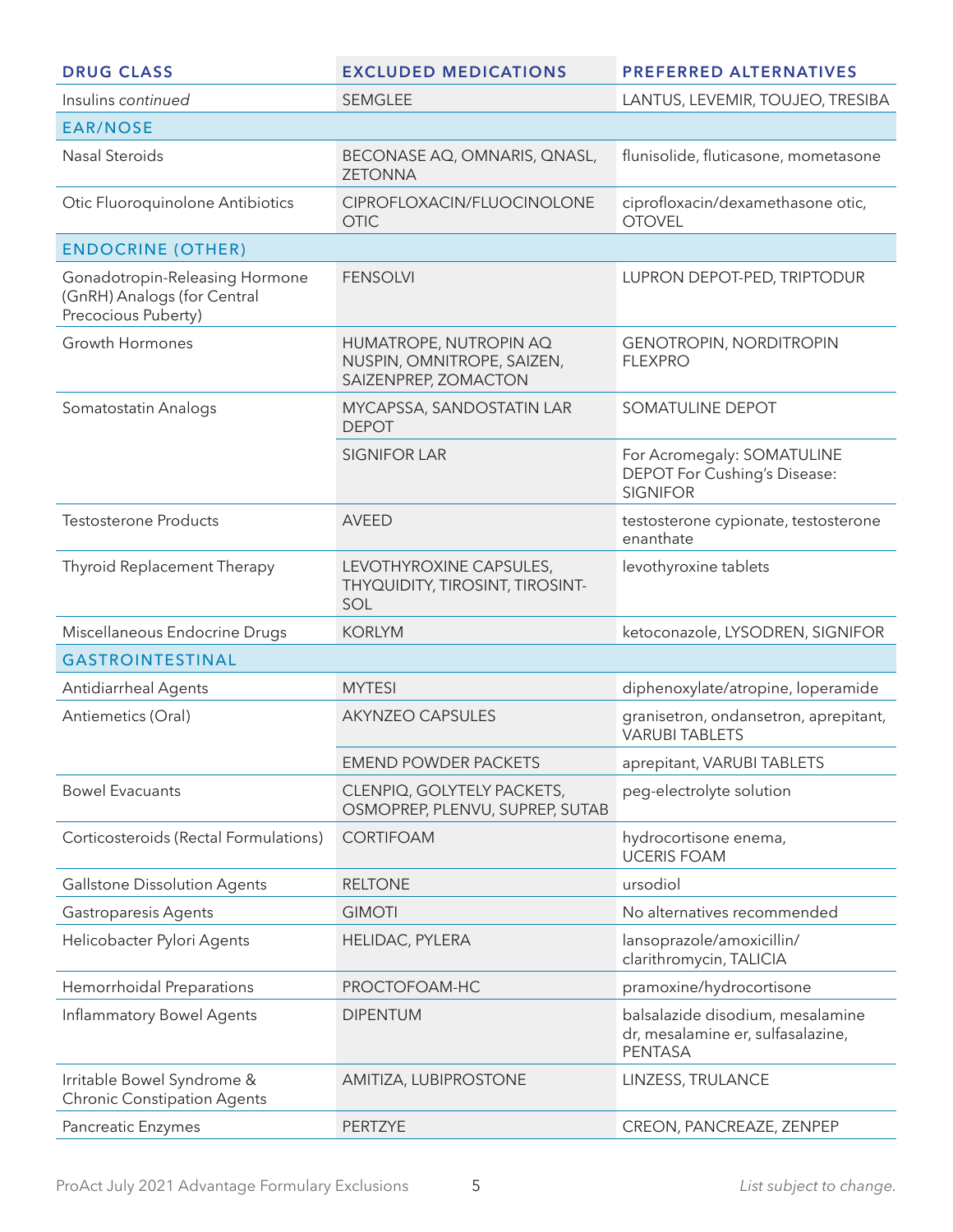| <b>DRUG CLASS</b>                                                                                       | <b>EXCLUDED MEDICATIONS</b>                                                                                               | <b>PREFERRED ALTERNATIVES</b>                                                                                                                                                            |
|---------------------------------------------------------------------------------------------------------|---------------------------------------------------------------------------------------------------------------------------|------------------------------------------------------------------------------------------------------------------------------------------------------------------------------------------|
| Proton Pump Inhibitors                                                                                  | ACIPHEX SPRINKLE,<br>ESOMEPRAZOLE STRONTIUM,<br>NEXIUM PACKETS, PRILOSEC<br>SUSPENSION, RABEPRAZOLE DR<br><b>SPRINKLE</b> | esomeprazole magnesium,<br>lansoprazole, omeprazole,<br>pantoprazole, rabeprazole                                                                                                        |
| <b>HEMATOLOGICAL</b>                                                                                    |                                                                                                                           |                                                                                                                                                                                          |
| Antiplatelet Agents                                                                                     | ASPIRIN/OMEPRAZOLE DR,<br>YOSPRALA DR                                                                                     | aspirin plus omeprazole,<br>esomeprazole, lansoprazole,<br>pantoprazole or rabeprazole                                                                                                   |
| Erythropoiesis-Stimulating Agents                                                                       | ARANESP, EPOGEN, MIRCERA                                                                                                  | PROCRIT, RETACRIT                                                                                                                                                                        |
| Factor Deficiency Agents &<br><b>Related Products</b>                                                   | <b>NOVOSEVEN RT</b>                                                                                                       | <b>SEVENFACT</b>                                                                                                                                                                         |
|                                                                                                         | NUWIQ, RECOMBINATE, XYNTHA,<br><b>XYNTHA SOLOFUSE</b>                                                                     | ADVATE, ADYNOVATE, AFSTYLA,<br>ELOCTATE, ESPEROCT, JIVI,<br>KOGENATE FS, KOVALTRY,<br><b>NOVOEIGHT</b>                                                                                   |
| <b>Granulocyte Colony Stimulating</b><br>Factors                                                        | <b>GRANIX, NEUPOGEN</b>                                                                                                   | NIVESTYM, ZARXIO                                                                                                                                                                         |
|                                                                                                         | NEULASTA, UDENYCA                                                                                                         | FULPHILA, NYVEPRIA, ZIEXTENZO                                                                                                                                                            |
| Iron Replacement Agents                                                                                 | <b>MONOFERRIC</b>                                                                                                         | sodium ferric gluconate complex,<br><b>VENOFER</b>                                                                                                                                       |
| Sickle Cell Disease Agents                                                                              | <b>OXBRYTA</b>                                                                                                            | hydroxyurea, ADAKVEO, DROXIA                                                                                                                                                             |
|                                                                                                         | <b>SIKLOS</b>                                                                                                             | <b>DROXIA</b>                                                                                                                                                                            |
| Thrombocytopenia Agents                                                                                 | <b>MULPLETA</b>                                                                                                           | <b>DOPTELET</b>                                                                                                                                                                          |
|                                                                                                         | <b>TAVALISSE</b>                                                                                                          | DOPTELET, PROMACTA, NPLATE                                                                                                                                                               |
| <b>HEPATITIS</b>                                                                                        |                                                                                                                           |                                                                                                                                                                                          |
| Hepatitis C                                                                                             | LEDIPASVIR/SOFOSBUVIR, MAVYRET,<br>SOFOSBUVIR/VELPATASVIR,<br><b>SOVALDI</b>                                              | EPCLUSA, HARVONI, VOSEVI,<br><b>ZEPATIER</b>                                                                                                                                             |
| <b>HIV</b>                                                                                              |                                                                                                                           |                                                                                                                                                                                          |
| Antiretrovirals<br>Note: Current patients established<br>on therapy are allowed to continue<br>therapy. | <b>CABENUVA</b>                                                                                                           | atazanavir plus lamivudine, darunavir<br>plus lamivudine, DOVATO, JULUCA,<br>KALETRA plus lamivudine, TIVICAY<br>plus lamivudine, TIVICAY plus<br><b>EDURANT</b>                         |
|                                                                                                         | <b>COMPLERA</b>                                                                                                           | <b>ODEFSEY</b>                                                                                                                                                                           |
|                                                                                                         | <b>DELSTRIGO</b>                                                                                                          | efavirenz/emtricitabine/tenofovir<br>disoproxil fumarate, efavirenz/<br>lamivudine/tenofovir disoproxil<br>fumarate, BIKTARVY, GENVOYA,<br>ODEFSEY, SYMFI, SYMFI LO,<br>SYMTUZA, TRIUMEQ |
|                                                                                                         | <b>PIFELTRO</b>                                                                                                           | efavirenz, EDURANT                                                                                                                                                                       |
|                                                                                                         | <b>PREZCOBIX</b>                                                                                                          | atazanavir, ritonavir, KALETRA<br>TABLETS, PREZISTA                                                                                                                                      |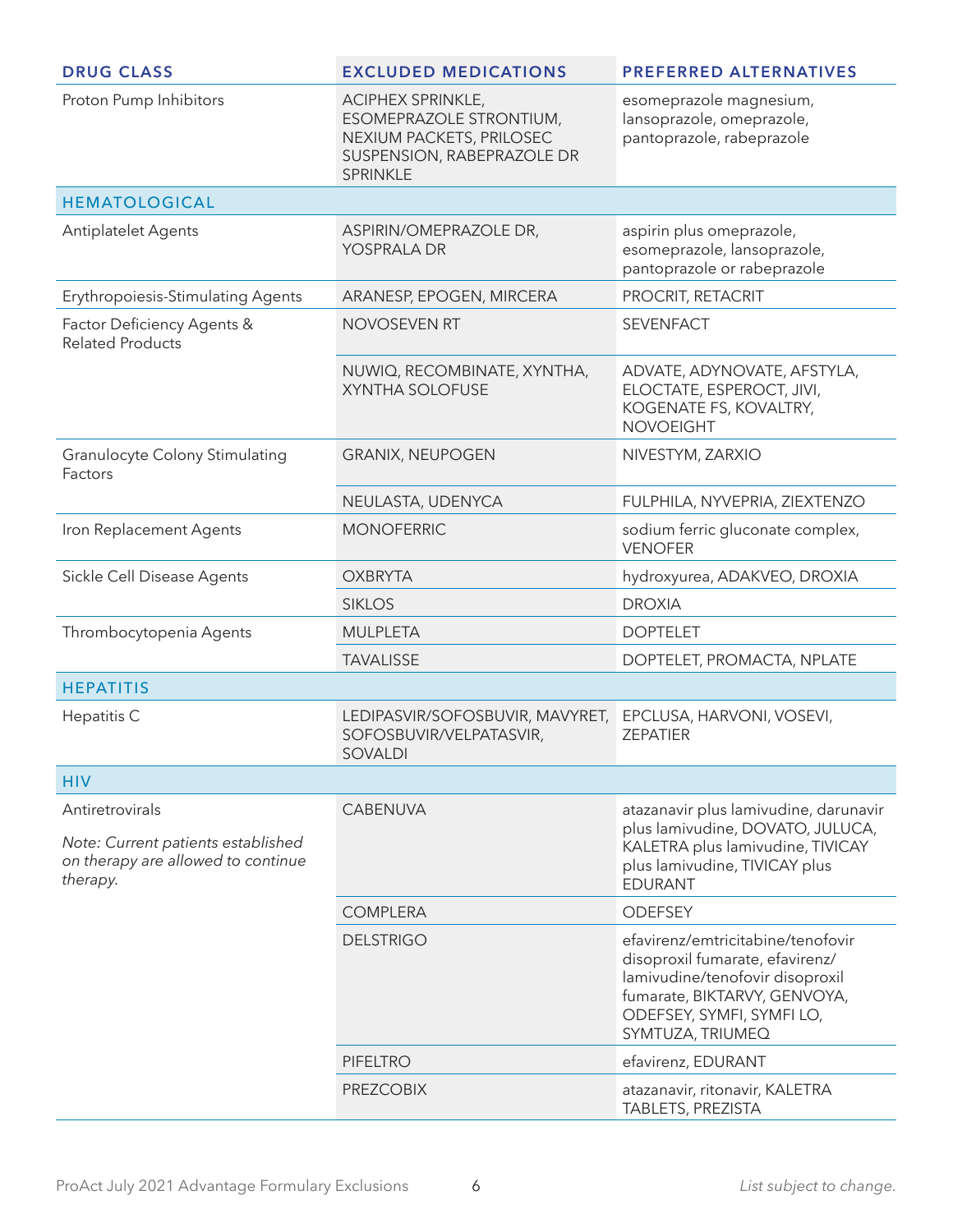| <b>DRUG CLASS</b>                                                                                                 | <b>EXCLUDED MEDICATIONS</b>                                                                | <b>PREFERRED ALTERNATIVES</b>                                                                                                                                                      |
|-------------------------------------------------------------------------------------------------------------------|--------------------------------------------------------------------------------------------|------------------------------------------------------------------------------------------------------------------------------------------------------------------------------------|
| Antiretrovirals continued<br>Note: Current patients established<br>on therapy are allowed to continue<br>therapy. | <b>RUKOBIA ER</b>                                                                          | Coverage may be approved<br>for the treatment of human<br>immunodeficiency virus-1 infection<br>in heavily treatmentexperienced<br>patients with multidrug-resistant<br>infection. |
|                                                                                                                   | <b>STRIBILD</b>                                                                            | <b>BIKTARVY, GENVOYA</b>                                                                                                                                                           |
| MUSCULOSKELETAL & RHEUMATOLOGY                                                                                    |                                                                                            |                                                                                                                                                                                    |
| Gout Therapy                                                                                                      | <b>COLCHICINE CAPSULES</b>                                                                 | colchicine tablets, MITIGARE                                                                                                                                                       |
| Nonsteroidal Anti-Inflammatory<br>Drugs (NSAIDs)                                                                  | DICLOFENAC 35 MG CAPSULES,<br>INDOMETHACIN 20 MG CAPSULES,<br><b>KETOROLAC NASAL SPRAY</b> | diclofenac, etodolac, ibuprofen,<br>indomethacin, meloxicam,<br>nabumetone, naproxen, piroxicam                                                                                    |
|                                                                                                                   | FENOPROFEN CAPSULES,<br>FENORTHO, NALFON CAPSULES                                          | fenoprofen calcium tablets, etodolac,<br>flurbiprofen, ibuprofen, ketoprofen,<br>meloxicam, nabumetone                                                                             |
|                                                                                                                   | <b>RELAFEN DS</b>                                                                          | nabumetone, etodolac, flurbiprofen,<br>ibuprofen, ketoprofen, meloxicam,<br>oxaprozin                                                                                              |
|                                                                                                                   | <b>TIVORBEX</b>                                                                            | etodolac, flurbiprofen, ibuprofen,<br>indomethacin, ketoprofen,<br>meloxicam, nabumetone                                                                                           |
|                                                                                                                   | ZIPSOR, ZORVOLEX                                                                           | diclofenac potassium, etodolac,<br>flurbiprofen, ibuprofen, ketoprofen,<br>meloxicam, nabumetone                                                                                   |
| <b>Topical Nonsteroidal</b><br>Anti-Inflammatory Drugs (NSAIDs)                                                   | DICLOFENAC EPOLAMINE PATCHES,<br><b>PENNSAID</b>                                           | diclofenac sodium topical, FLECTOR<br>PATCHES, LICART PATCHES                                                                                                                      |
| <b>OBSTETRICAL &amp; GYNECOLOGICAL</b>                                                                            |                                                                                            |                                                                                                                                                                                    |
| <b>Combination Patches</b>                                                                                        | <b>CLIMARA PRO</b>                                                                         | <b>COMBIPATCH</b>                                                                                                                                                                  |
| Contraceptives                                                                                                    | ANNOVERA, BALCOLTRA, LO<br>LOESTRIN FE, NATAZIA, TWIRLA,<br><b>TYBLUME</b>                 | generic oral, patch and ring<br>contraceptives                                                                                                                                     |
|                                                                                                                   | <b>PHEXXI</b>                                                                              | Barrier methods of contraception,<br>such as condoms, diaphragms,<br>spermicides or sponges.                                                                                       |
|                                                                                                                   | <b>SLYND</b>                                                                               | generic progestin-only oral<br>contraceptives                                                                                                                                      |
| Estrogen & Estrogen Modifiers<br>for Vaginal Symptoms                                                             | ESTRING, IMVEXXY, INTRAROSA,<br><b>OSPHENA</b>                                             | estradiol cream, estradiol vaginal<br>tablets, yuvafem, PREMARIN CREAM                                                                                                             |
|                                                                                                                   | <b>FEMRING</b>                                                                             | estradiol cream, estradiol patches,<br>estradiol tablets, yuvafem, PREMARIN<br><b>CREAM</b>                                                                                        |
| Estrogen/Progestin Combinations<br>(Oral)                                                                         | BIJUVA, PREMPHASE, PREMPRO                                                                 | estradiol/norethindrone acetate,<br>ethinyl estradiol/norethindrone<br>acetate                                                                                                     |
| Estrogens (Oral)                                                                                                  | MENEST, PREMARIN TABLETS                                                                   | estradiol tablets                                                                                                                                                                  |
| Human Chorionic Gonadotropin                                                                                      | <b>PREGNYL</b>                                                                             | NOVAREL, OVIDREL                                                                                                                                                                   |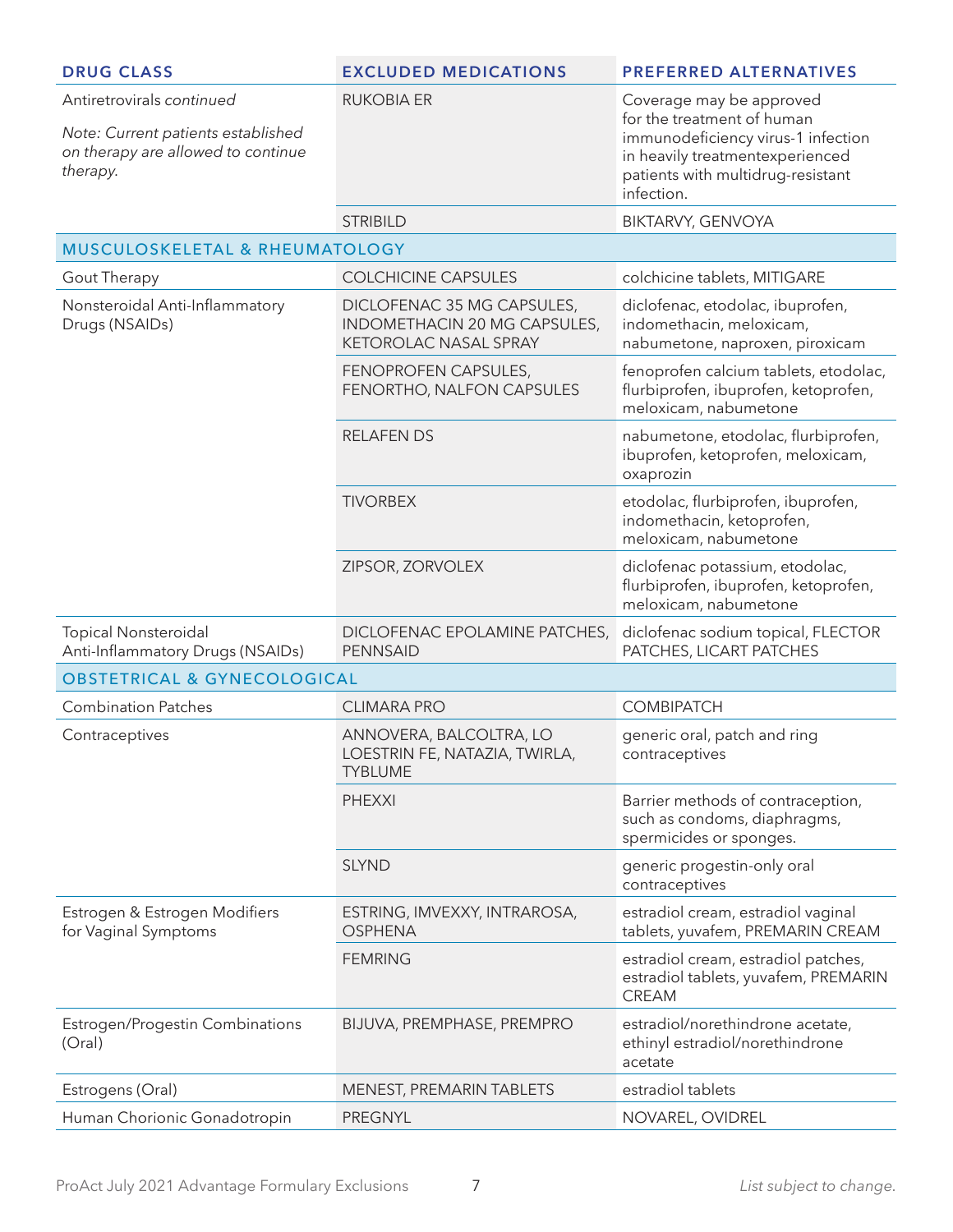| <b>DRUG CLASS</b>                                 | <b>EXCLUDED MEDICATIONS</b>                                 | <b>PREFERRED ALTERNATIVES</b>                                                                                                                 |
|---------------------------------------------------|-------------------------------------------------------------|-----------------------------------------------------------------------------------------------------------------------------------------------|
| <b>Ovulatory Stimulants (Follitropins)</b>        | <b>FOLLISTIM AQ</b>                                         | GONAL-F, GONAL-F RFF, GONAL-F<br>RFF REDI-JECT                                                                                                |
| <b>Prenatal Vitamins</b>                          | PREGENNA, TRINAZ                                            | generic prenatal vitamins                                                                                                                     |
| <b>Topical Estrogen Agents</b>                    | DIVIGEL, ELESTRIN, ESTROGEL,<br><b>EVAMIST</b>              | estradiol patches                                                                                                                             |
| Vaginal Progesterones                             | <b>CRINONE 4%</b>                                           | medroxyprogesterone, megestrol,<br>norethindrone, progesterone                                                                                |
|                                                   | <b>CRINONE 8%</b>                                           | <b>ENDOMETRIN</b>                                                                                                                             |
| <b>ONCOLOGY</b>                                   |                                                             |                                                                                                                                               |
| Acute Myeloid Leukemia (AML)<br>Agents            | ONUREG                                                      | azacitidine, decitabine                                                                                                                       |
| Bevacizumab-Containing Agents                     | <b>AVASTIN</b>                                              | MVASI, ZIRABEV                                                                                                                                |
| <b>Breast Cancer Agents</b>                       | KISQALI, KISQALI FEMARA CO-PACK,<br><b>PIQRAY</b>           | <b>IBRANCE, VERZENIO</b>                                                                                                                      |
| Chronic Lymphocytic Leukemia<br>(CLL) Agents      | CALQUENCE                                                   | IMBRUVICA, VENCLEXTA                                                                                                                          |
| Multiple Myeloma Agents                           | <b>BLENREP, XPOVIO</b>                                      | DARZALEX, KYPROLIS, NINLARO,<br>POMALYST, REVLIMID, THALOMID,<br>VELCADE                                                                      |
| Myelodysplastic Syndrome Agents                   | <b>INQOVI</b>                                               | decitabine                                                                                                                                    |
| Myelofibrosis Agents                              | <b>INREBIC</b>                                              | <b>JAKAFI</b>                                                                                                                                 |
| Non-Small Cell Lung Cancer Agents                 | <b>TEPMETKO</b>                                             | <b>TABRECTA</b>                                                                                                                               |
| <b>Prostate Cancer Agents</b>                     | ORGOVYX, TRELSTAR                                           | ELIGARD, FIRMAGON                                                                                                                             |
| Rituximab-Containing Agents                       | RIABNI, RITUXAN, RITUXAN HYCELA,<br><b>TRUXIMA</b>          | <b>RUXIENCE</b>                                                                                                                               |
| Trastuzumab-Containing Agents                     | HERCEPTIN, HERCEPTIN HYLECTA,<br>HERZUMA, OGIVRI, ONTRUZANT | KANJINTI, TRAZIMERA                                                                                                                           |
|                                                   | <b>PHESGO</b>                                               | PERJETA plus KANJINTI or<br><b>TRAZIMERA</b>                                                                                                  |
| Tyrosine Kinase Inhibitors                        | QINLOCK                                                     | imatinib, NEXAVAR, SPRYCEL,<br>STIVARGA, SUTENT, TASIGNA,<br><b>VOTRIENT</b>                                                                  |
| <b>OPHTHALMIC</b>                                 |                                                             |                                                                                                                                               |
| Antiglaucoma Agents<br>(Beta-Adrenergic Blockers) | <b>BETIMOL</b>                                              | timolol drops, betaxolol drops,<br>levobunolol drops, ALPHAGAN P<br>0.1%, COMBIGAN                                                            |
| Antiglaucoma Agents (Other)                       | RHOPRESSA, ROCKLATAN                                        | betaxolol drops, bimatoprost<br>drops, dorzolamide/timolol drops,<br>latanoprost drops, levobunolol drops,<br>timolol drops, travoprost drops |
| Antiglaucoma Drugs<br>(Ophthalmic Prostaglandins) | DURYSTA, XELPROS                                            | bimatoprost drops, latanoprost<br>drops, travoprost drops, LUMIGAN,<br><b>ZIOPTAN</b>                                                         |
| <b>Blepharoptosis Agents</b>                      | <b>UPNEEQ</b>                                               | No alternatives recommended                                                                                                                   |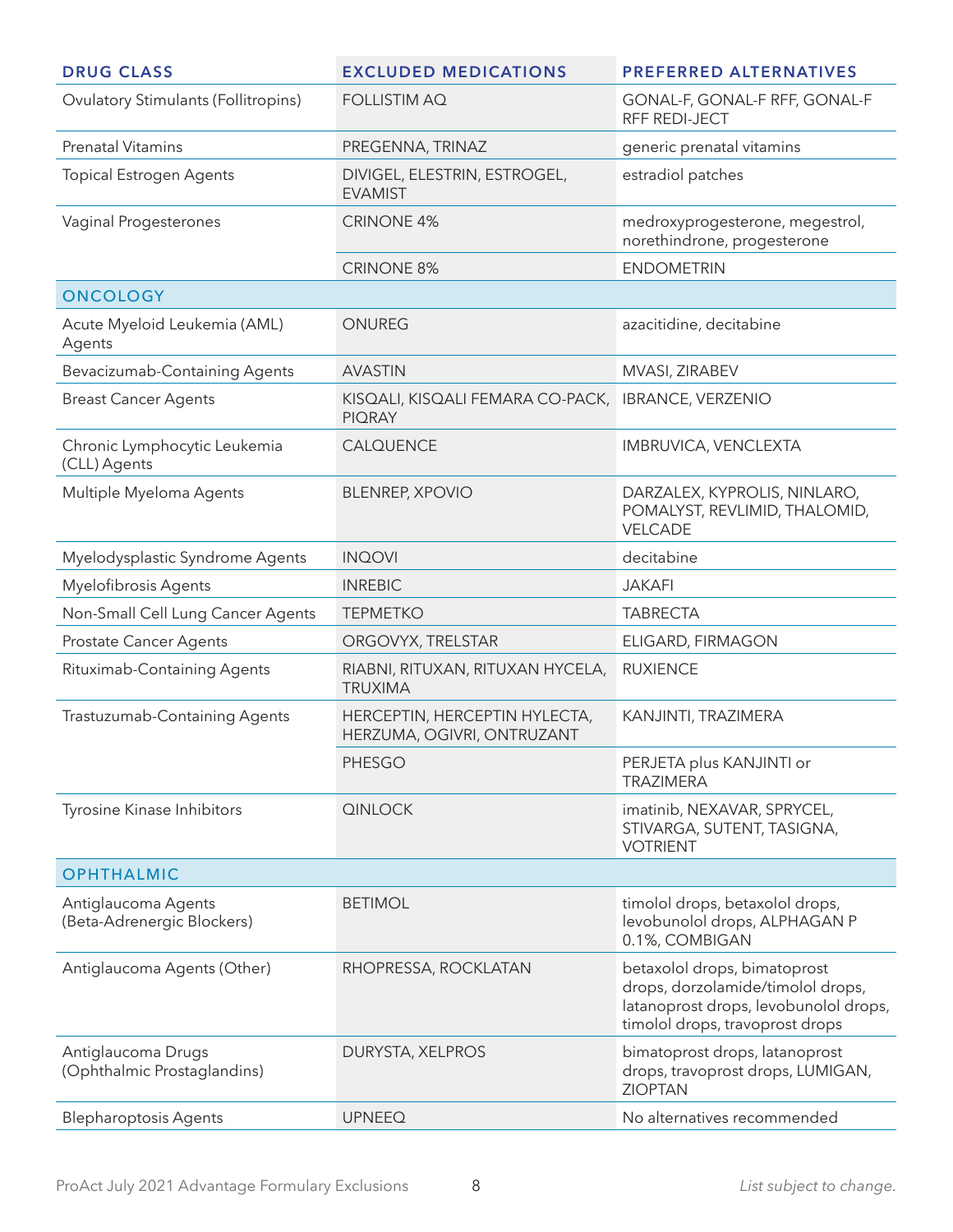| <b>DRUG CLASS</b>                                                                             | <b>EXCLUDED MEDICATIONS</b>                                                                                                        | <b>PREFERRED ALTERNATIVES</b>                                                                                                     |
|-----------------------------------------------------------------------------------------------|------------------------------------------------------------------------------------------------------------------------------------|-----------------------------------------------------------------------------------------------------------------------------------|
| Ophthalmic Agents - Other                                                                     | <b>CYSTADROPS</b>                                                                                                                  | <b>CYSTARAN</b>                                                                                                                   |
| Ophthalmic Anti-Allergic                                                                      | ALOCRIL, ALOMIDE, LASTACAFT,<br><b>PAZEO</b>                                                                                       | azelastine drops, cromolyn drops,<br>epinastine drops, olopatadine drops,<br><b>ZERVIATE</b>                                      |
| Ophthalmic Anti-Inflammatory                                                                  | FLAREX, FML FORTE, FML S.O.P.,<br>MAXIDEX, PRED MILD                                                                               | dexamethasone drops,<br>fluorometholone drops, loteprednol<br>drops, prednisolone drops, INVELTYS,<br><b>LOTEMAX GEL/OINTMENT</b> |
| <b>Ophthalmic Combinations</b>                                                                | TOBRADEX ST, ZYLET                                                                                                                 | tobramycin/dexamethasone drops,<br><b>TOBRADEX OINTMENT</b>                                                                       |
| Ophthalmic Non-Steroidal<br>Anti-Inflammatory Drugs (NSAIDs)                                  | ACUVAIL, BROMSITE, NEVANAC                                                                                                         | bromfenac drops, diclofenac drops,<br>ketorolac drops                                                                             |
| Ophthalmic Quinolone Antibiotics                                                              | BESIVANCE, CILOXAN OINTMENT                                                                                                        | ciprofloxacin drops, gatifloxacin<br>drops, levofloxacin drops,<br>moxifloxacin drops, ofloxacin drops                            |
| <b>OSTEOARTHRITIS</b>                                                                         |                                                                                                                                    |                                                                                                                                   |
| <b>Hyaluronic Acid Derivatives</b>                                                            | DUROLANE, GEL-ONE, GELSYN-3,<br>GENVISC 850, HYALGAN, HYMOVIS,<br>SUPARTZ FX, SYNVISC, SYNVISC-<br>ONE, TRILURON, TRIVISC, VISCO-3 | EUFLEXXA, MONOVISC, ORTHOVISC                                                                                                     |
| <b>OSTEOPOROSIS</b>                                                                           |                                                                                                                                    |                                                                                                                                   |
| <b>Bone Modifiers</b>                                                                         | EVENITY, PROLIA                                                                                                                    | alendronate, ibandronate,<br>risedronate, zoledronic acid,<br>FORTEO, TYMLOS                                                      |
| <b>RENAL DISEASE</b>                                                                          |                                                                                                                                    |                                                                                                                                   |
| Nephropathic Cystinosis Medications                                                           | <b>PROCYSBI</b>                                                                                                                    | <b>CYSTAGON</b>                                                                                                                   |
| Phosphate Binders                                                                             | <b>FOSRENOL POWDER PACKETS</b>                                                                                                     | lanthanum, sevelamer carbonate,<br>sevelamer hcl, PHOSLYRA,<br><b>VELPHORO</b>                                                    |
| <b>RESPIRATORY</b>                                                                            |                                                                                                                                    |                                                                                                                                   |
| Epinephrine Auto-Injector Systems                                                             | AUVI-Q, EPINEPHRINE AUTO-<br>INJECTOR (BY A-S MEDICATION,<br>AMNEAL PHARMA, AVKARE)                                                | epinephrine auto-injector (by Mylan,<br>Teva), EPIPEN, EPIPEN JR                                                                  |
| Immunological Agents for Asthma                                                               | <b>CINQAIR</b>                                                                                                                     | DUPIXENT, FASENRA, NUCALA                                                                                                         |
| Long-Acting Beta Agonist Inhalers                                                             | STRIVERDI RESPIMAT                                                                                                                 | SEREVENT DISKUS                                                                                                                   |
| Long-Acting Muscarinic Antagonist<br><b>Inhalers</b>                                          | <b>TUDORZA PRESSAIR</b>                                                                                                            | <b>INCRUSE ELLIPTA, SPIRIVA</b><br>HANDIHALER, SPIRIVA RESPIMAT                                                                   |
| Long-Acting Muscarinic Antagonist/<br>Long-Acting Beta-Agonist<br><b>Combination Inhalers</b> | <b>DUAKLIR PRESSAIR</b>                                                                                                            | <b>ANORO ELLIPTA, BEVESPI</b><br>AEROSPHERE, STIOLTO RESPIMAT                                                                     |
| Pulmonary Anti-Inflammatory Inhalers                                                          | ARMONAIR DIGIHALER, PULMICORT<br><b>FLEXHALER</b>                                                                                  | ARNUITY ELLIPTA, ASMANEX HFA,<br>ASMANEX TWISTHALER, FLOVENT<br>DISKUS, FLOVENT HFA, QVAR<br><b>REDIHALER</b>                     |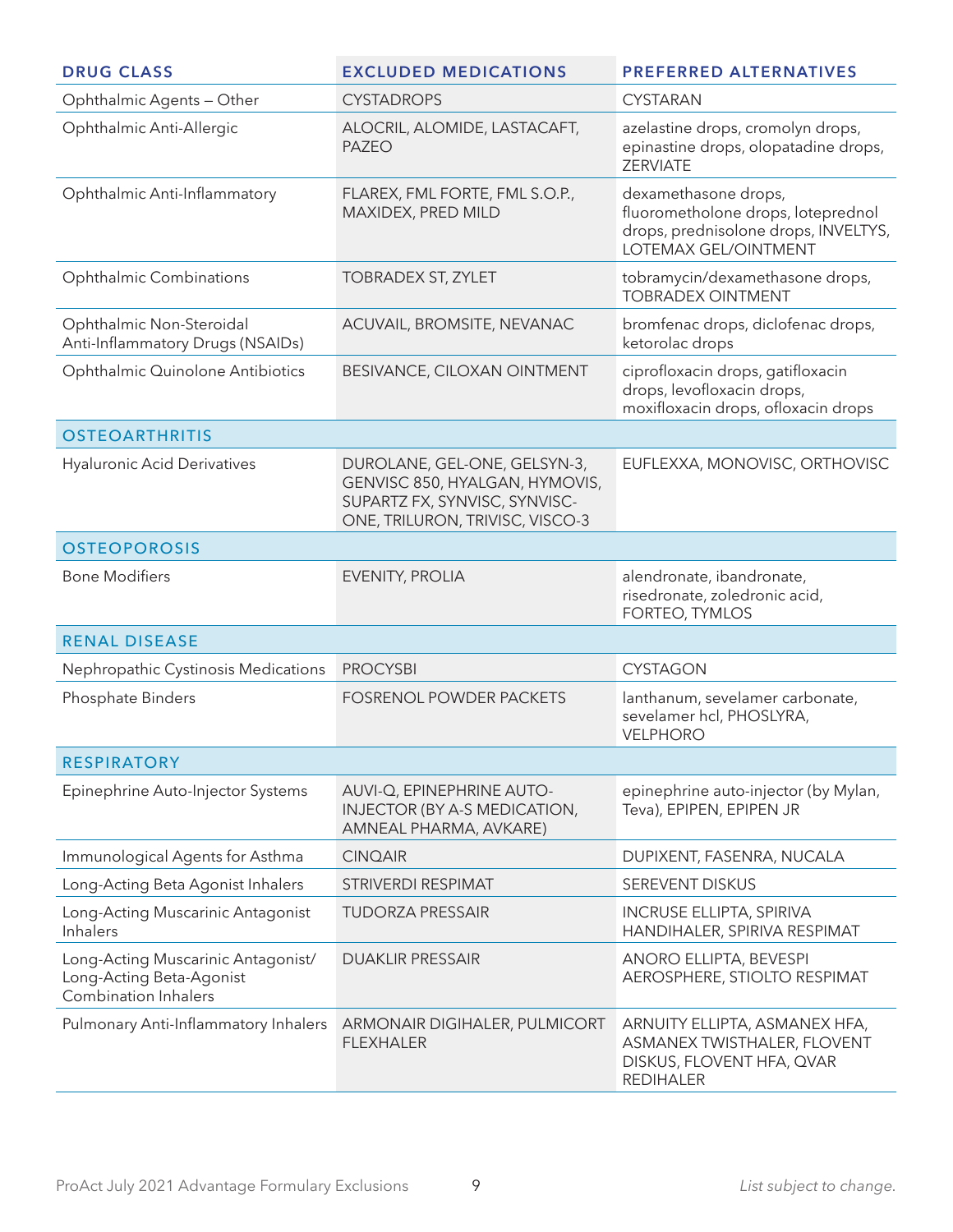| <b>DRUG CLASS</b>                                                 | <b>EXCLUDED MEDICATIONS</b>                                                                                                                     | <b>PREFERRED ALTERNATIVES</b>                                                                                                                                                                                                                                                                                                                                                   |
|-------------------------------------------------------------------|-------------------------------------------------------------------------------------------------------------------------------------------------|---------------------------------------------------------------------------------------------------------------------------------------------------------------------------------------------------------------------------------------------------------------------------------------------------------------------------------------------------------------------------------|
| Pulmonary Anti-Inflammatory/<br>Beta-Agonist Combination Inhalers | AIRDUO DIGIHALER, AIRDUO<br>RESPICLICK, BUDESONIDE/<br>FORMOTEROL, FLUTICASONE/<br>SALMETEROL (BY A-S MEDICATION,<br>TEVA)                      | fluticasone/salmeterol (by Prasco,<br>Proficient Rx), ADVAIR HFA, BREO<br>ELLIPTA, DULERA, SYMBICORT                                                                                                                                                                                                                                                                            |
| Respiratory Agents - Other                                        | <b>DALIRESP</b>                                                                                                                                 | fluticasone/salmeterol (by<br>Prasco, Proficient Rx), ADVAIR<br>HFA, ANORO ELLIPTA, ARNUITY<br>ELLIPTA, ASMANEX HFA, ASMANEX<br>TWISTHALER, BEVESPI AEROSPHERE,<br>BREO ELLIPTA, DULERA, FLOVENT<br>DISKUS, FLOVENT HFA, INCRUSE<br>ELLIPTA, PERFOROMIST, QVAR<br>REDIHALER, SEREVENT DISKUS,<br>SPIRIVA HANDIHALER, SPIRIVA<br>RESPIMAT, STIOLTO RESPIMAT,<br><b>SYMBICORT</b> |
| Short-Acting Beta2-Agonist Inhalers                               | ALBUTEROL SULFATE HFA (BY<br>A-S MEDICATION, PRASCO),<br>LEVALBUTEROL HFA, PROAIR<br>DIGIHALER, PROAIR RESPICLICK,<br>VENTOLIN HFA, XOPENEX HFA | albuterol sulfate hfa (by Cipla, Lupin,<br>Par, Perrigo, Proficient Rx, Sandoz &<br>Teva)                                                                                                                                                                                                                                                                                       |
| <b>MISCELLANEOUS AGENTS</b>                                       |                                                                                                                                                 |                                                                                                                                                                                                                                                                                                                                                                                 |
| Allergen Immunotherapy                                            | <b>PALFORZIA</b>                                                                                                                                | No alternatives recommended                                                                                                                                                                                                                                                                                                                                                     |
| <b>Cushing's Agents</b>                                           | <b>ISTURISA</b>                                                                                                                                 | <b>SIGNIFOR</b>                                                                                                                                                                                                                                                                                                                                                                 |
| Gaucher Disease Agents                                            | <b>ELELYSO</b>                                                                                                                                  | CEREZYME                                                                                                                                                                                                                                                                                                                                                                        |
| Glucocorticoids                                                   | <b>ALKINDI SPRINKLE</b>                                                                                                                         | hydrocortisone tablets                                                                                                                                                                                                                                                                                                                                                          |
|                                                                   | <b>HEMADY</b>                                                                                                                                   | dexamethasone tablets                                                                                                                                                                                                                                                                                                                                                           |
| Hereditary Angioedema                                             | <b>BERINERT</b>                                                                                                                                 | CINRYZE, RUCONEST                                                                                                                                                                                                                                                                                                                                                               |
| Immune Globulins                                                  | <b>CUTAQUIG</b>                                                                                                                                 | SC: GAMMAGARD LIQUID,<br>GAMUNEX-C, XEMBIFY                                                                                                                                                                                                                                                                                                                                     |
|                                                                   | <b>GAMMAKED</b>                                                                                                                                 | IV: GAMMAGARD LIQUID,<br>GAMMAGARD S-D, GAMUNEX-C                                                                                                                                                                                                                                                                                                                               |
|                                                                   |                                                                                                                                                 | SC: GAMMAGARD LIQUID,<br>GAMUNEX-C, XEMBIFY                                                                                                                                                                                                                                                                                                                                     |
|                                                                   | <b>HIZENTRA</b>                                                                                                                                 | <b>SC: XEMBIFY</b>                                                                                                                                                                                                                                                                                                                                                              |
| Immunosuppressant Agents                                          | <b>ENVARSUS XR</b>                                                                                                                              | tacrolimus                                                                                                                                                                                                                                                                                                                                                                      |
|                                                                   | <b>LUPKYNIS</b>                                                                                                                                 | mycophenolate mofetil plus systemic<br>corticosteroid                                                                                                                                                                                                                                                                                                                           |
|                                                                   | OTREXUP, REDITREX                                                                                                                               | methotrexate injection, RASUVO                                                                                                                                                                                                                                                                                                                                                  |
|                                                                   | <b>XATMEP</b>                                                                                                                                   | methotrexate                                                                                                                                                                                                                                                                                                                                                                    |
| Neuromyelitis Optica Spectrum<br>Disorder Agents                  | <b>UPLIZNA</b>                                                                                                                                  | <b>ENSPRYNG</b>                                                                                                                                                                                                                                                                                                                                                                 |
| Nocturnal Polyuria Agents                                         | <b>NOCTIVA</b>                                                                                                                                  | desmopressin tablets                                                                                                                                                                                                                                                                                                                                                            |
| Overactive Bladder Agents                                         | <b>VESICARE LS</b>                                                                                                                              | oxybutynin, oxybutynin er                                                                                                                                                                                                                                                                                                                                                       |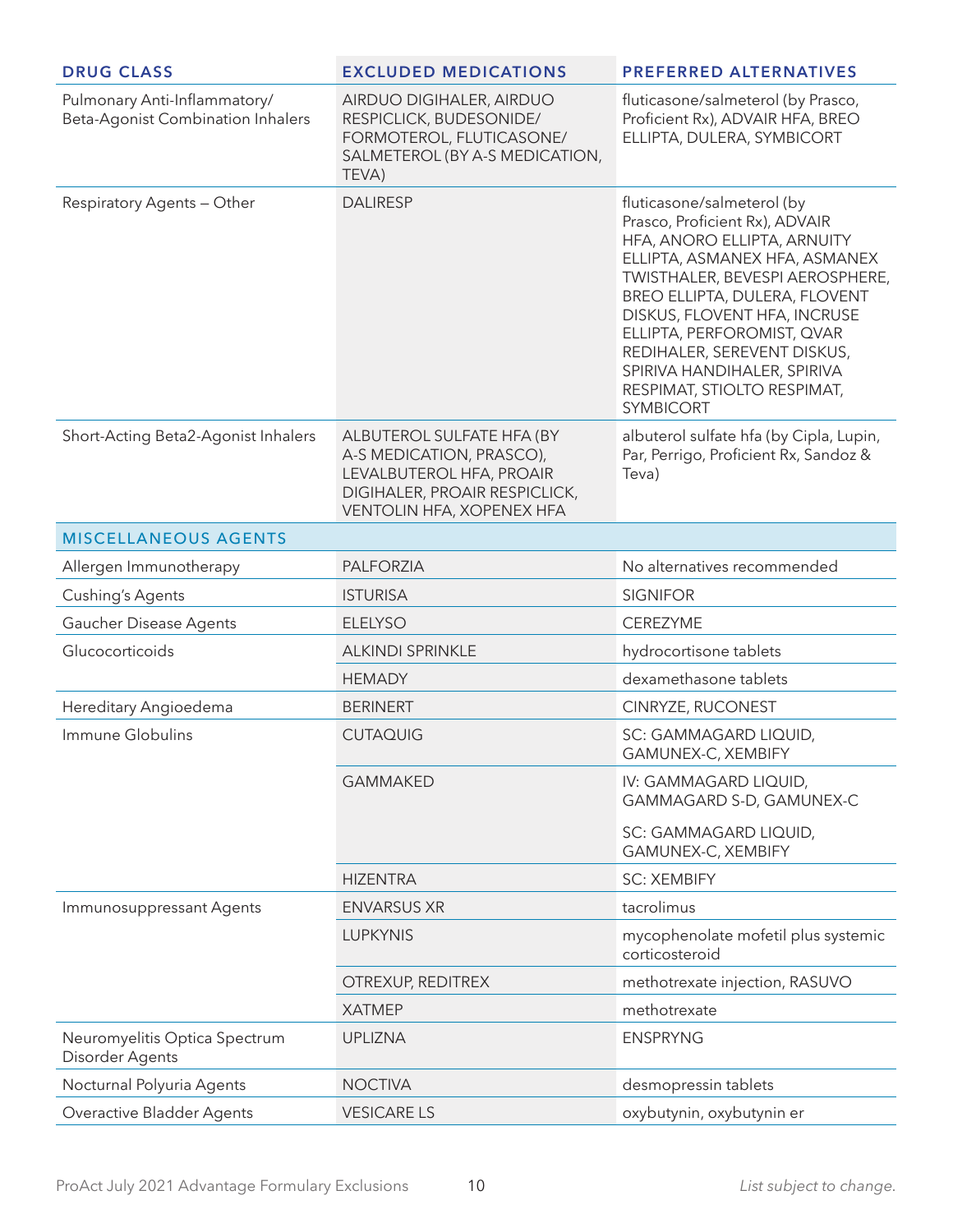| <b>DRUG CLASS</b>                                                  | <b>EXCLUDED MEDICATIONS</b> | <b>PREFERRED ALTERNATIVES</b> |
|--------------------------------------------------------------------|-----------------------------|-------------------------------|
| Polyneuropathy of Hereditary<br>Transthyretin-Mediated Amyloidosis | <b>ONPATTRO</b>             | <b>TEGSEDI</b>                |
| Potassium Binders                                                  | <b>VELTASSA</b>             | I OKFI MA                     |

## Indication Based Management

| <b>DRUG CLASS</b>                                      | <b>EXCLUDED MEDICATIONS</b>                                                                                                                                                                                                                                                                                                                                                                                 | <b>PREFERRED ALTERNATIVES</b>                                                                                                                                                                                                                                                                                                                                    |
|--------------------------------------------------------|-------------------------------------------------------------------------------------------------------------------------------------------------------------------------------------------------------------------------------------------------------------------------------------------------------------------------------------------------------------------------------------------------------------|------------------------------------------------------------------------------------------------------------------------------------------------------------------------------------------------------------------------------------------------------------------------------------------------------------------------------------------------------------------|
| Spinal Conditions (nr-axSpA)                           | <b>COSENTYX</b>                                                                                                                                                                                                                                                                                                                                                                                             | TALTZ, CIMZIA                                                                                                                                                                                                                                                                                                                                                    |
| Inflammatory Conditions<br>where COSENTYX is indicated | <b>COSENTYX</b>                                                                                                                                                                                                                                                                                                                                                                                             | TALTZ, ENBREL, HUMIRA, OTEZLA,<br>SKYRIZI, STELARA SC, TREMFYA,<br>XELJANZ, XELJANZ XR                                                                                                                                                                                                                                                                           |
| Inflammatory Conditions                                | All other Brand Name medications<br>for Inflammatory Conditions are<br>Nonpreferred. Approval may be<br>granted following a coverage<br>review. A trial of one or more<br>Preferred medications is required<br>prior to initiating therapy with<br>a Nonpreferred medication. A<br>formulary exception may be granted<br>for a patient already established<br>on therapy with a Nonpreferred<br>medication. | Preferred: ENBREL, HUMIRA,<br>OTEZLA, RINVOQ ER, SKYRIZI,<br>STELARA SC, TALTZ, TREMFYA,<br>XELJANZ, XELJANZ XR<br>Preferred after Step through<br>HUMIRA: ACTEMRA<br>ULCERATIVE COLITIS ONLY<br>Preferred after Step through<br>HUMIRA: SIMPONI 100 MG,<br>XELJANZ, XELJANZ XR<br>ULCERATIVE COLITIS ONLY<br>Step through HUMIRA and STELARA:<br><b>ZEPOSIA</b> |

Excluded Medications/Products at a Glance

ABILIFY\* ACANYA\* ACIPHEX\* ACIPHEX SPRINKLE ACUVAIL ADCIRCA\* ADDERALL\* ADLYXIN ADMELOG AFREZZA AGGRENOX\* AIRDUO DIGIHALER, AIRDUO RESPICLICK AKYNZEO CAPSULES

ALBUTEROL SULFATE HFA (BY A-S MEDICATION, PRASCO) ALCORTIN A ALKINDI SPRINKLE ALOCRIL ALOGLIPTIN ALOGLIPTIN/METFORMIN ALOGLIPTIN/ PIOGLITAZONE ALOMIDE ALTOPREV AMBIEN\*, AMBIEN CR\* AMITIZA AMONDYS 45

AMPHETAMINE ER SUSPENSION AMPYRA\* AMRIX\* ANDROGEL\* ANNOVERA ANUSOL-HC\* APADAZ APIDRA APOKYN APTIOM ARANESP ARIMIDEX\* ARMONAIR DIGIHALER ASACOL HD\*

ASCENSIA (CONTOUR) ASPIRIN/OMEPRAZOLE DR ATACAND\*, ATACAND HCT\* ATRALIN\* ATRIPLA\* AUVI-Q AVALIDE\*, AVAPRO\* AVASTIN AVEED AVODART\* AZOR\* BALCOLTRA BARACLUDE TABLETS\*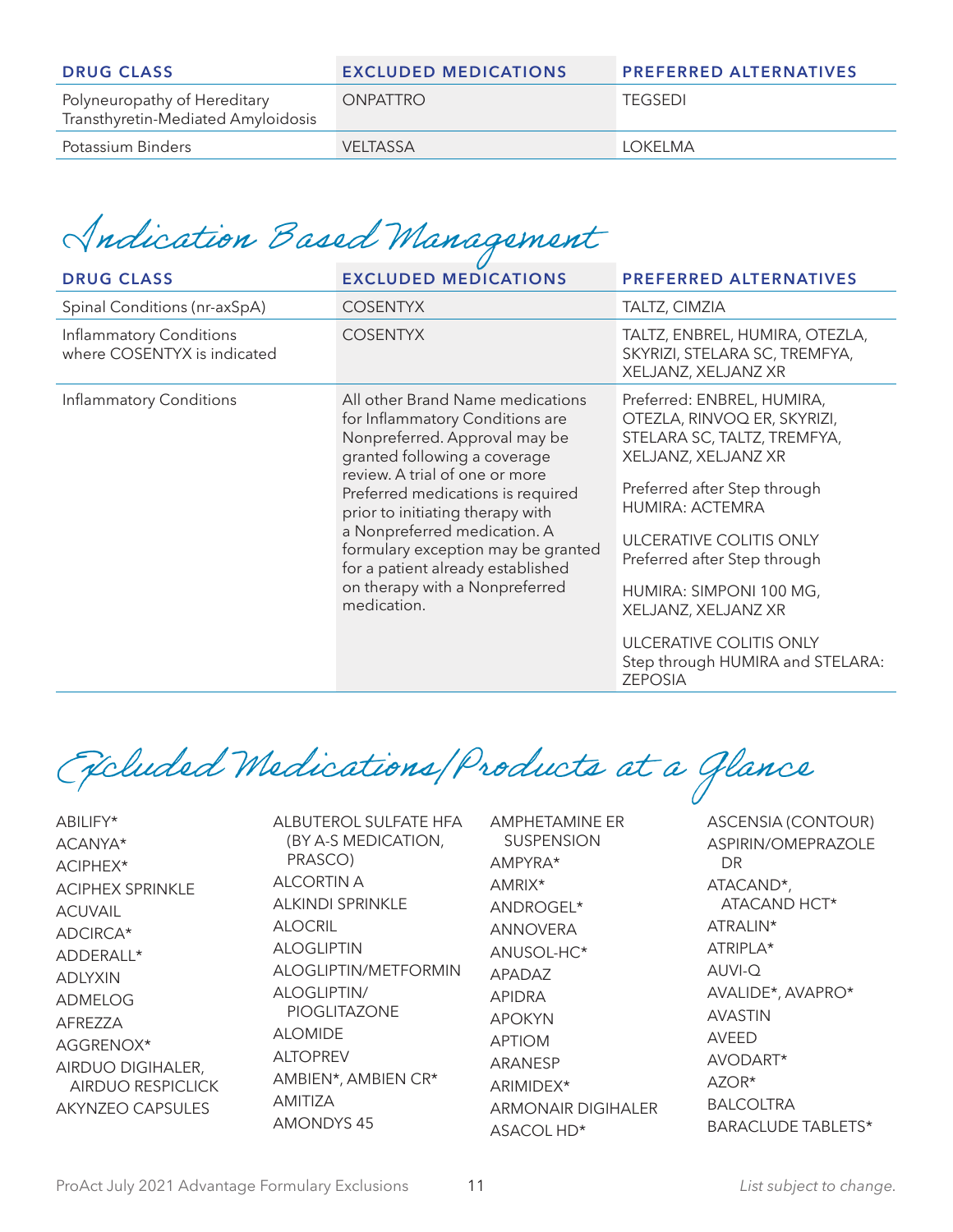BECONASE AQ BENICAR\*, BENICAR HCT\* BENZHYDROCODONE/ ACETAMINOPHEN BERINERT BESIVANCE BETIMOL BIJUVA BLENREP BRISDELLE\* **BROMSITE** BUDESONIDE/ FORMOTEROL BUNAVAIL BUPAP\* BUTRANS\* BYSTOLIC **CABENUVA** CALCIPOTRIENE FOAM CALQUENCE CANASA\* CAPLYTA CARAC CELEBREX\* CELEXA\* CIALIS\* CILOXAN OINTMENT CINQAIR CIPROFLOXACIN/ FLUOCINOLONE OTIC **CLENPIQ** CLIMARA PRO CLINDAGEL **CLINDAMYCIN** PHOSPHATE 1% GEL (BY OCEANSIDE) CLOCORTOLONE COLCHICINE CAPSULES COLCRYS\* COMPLERA CONCERTA\* CONJUPRI COREG\* CORLANOR CORTIFOAM COSENTYX COSOPT\*, COSOPT PF\* COZAAR\*, HYZAAR\* CRESTOR\* CRINONE

CUPRIMINE\* CUTAQUIG CYMBALTA\* CYSTADROPS CYTOMEL\* DAI IRESP DELSTRIGO DELZICOL\* DETROL\*, DETROL LA\* DICLOFENAC 35 MG CAPSULES DICLOFENAC EPOLAMINE PATCHES DIOVAN\*, DIOVAN HCT\* DIPENTUM DIVIGEL **DORAL** DORYX DR 80 MG, DOXYCYCLINE HYCLATE DR 80 MG DOXYCYCLINE 40 MG CAPSULES DRIZALMA SPRINKLE **DRYSOL** DUAKLIR PRESSAIR DURAGESIC\* DUROLANE DURYSTA DUTOPROL ECOZA EDARBI, EDARBYCLOR EFFEXOR XR\* ELELYSO ELESTRIN ELIDEL\* EMEND CAPSULES\*, TRIFOLD PACK\* EMEND POWDER PACKETS EMFLAZA ENVARSUS XR EPANED EPIDUO\* EPIDUO FORTE EPINEPHRINE AUTO-INJECTOR (BY A-S MEDICATION, AMNEAL PHARMA, AVKARE) EPOGEN

ESOMEPRAZOLE STRONTIUM ESTRACE CREAM\* ESTRING ESTROGEL ESTROSTEP FE\* EVAMIST EVENITY EXFORGE\*, EXFORGE HCT\* EXJADE\* EXONDYS 51 EXTAVIA EZALLOR SPRINKLE FEMRING FENOPROFEN CAPSULES FENORTHO FENSOLVI FENTANYL CITRATE BUCCAL TABLETS FENTORA FIASP FINTEPLA FIRAZYR\* FIRDAPSE FIRVANQ FLAREX FLUOROURACIL 0.5% CREAM FLUTICASONE/ SALMETEROL (BY A-S MEDICATION, TEVA) FML FORTE, FML S.O.P. FOCALIN\*, FOCALIN XR\* FOLLISTIM AQ FOSRENOL CHEWABLE TABLETS\* FOSRENOL POWDER PACKETS GAMMAKED GANIRELIX ACETATE\* GEL-ONE GELSYN-3 GENERESS FE\* GENVISC 850 GIMOTI GLEEVEC\* GLUCOPHAGE\*, GLUCOPHAGE XR\* GLUMETZA\*

GOCOVRI ER GOLYTELY PACKETS GRANIX HELIDAC **HEMADY** HERCEPTIN, HERCEPTIN HYLECTA HERZUMA HIZENTRA HUMATROPE HYALGAN HYMOVIS IMIQUIMOD 3.75% CREAM PUMP IMITREX\* IMPEKLO IMVEXXY INDERAL LA\* INDERAL XL, INNOPRAN XL INDOMETHACIN 20 MG CAPSULES INQOVI INREBIC INSULIN ASPART, INSULIN ASPART PROTAMINE INSULIN LISPRO INTRAROSA INTUNIV\* ISTALOL\* ISTURISA JADENU\*, JADENU SPRINKLE\* JENTADUETO, JENTADUETO XR KAPSPARGO SPRINKLE KATERZIA KAZANO KEPPRA\*, KEPPRA XR\* KETOROLAC NASAL SPRAY KISQALI, KISQALI FEMARA CO-PACK KLISYRI KOMBIGLYZE XR KORLYM LAMICTAL\*, LAMICTAL ODT\*, LAMICTAL XR\* LAMPIT LASTACAFT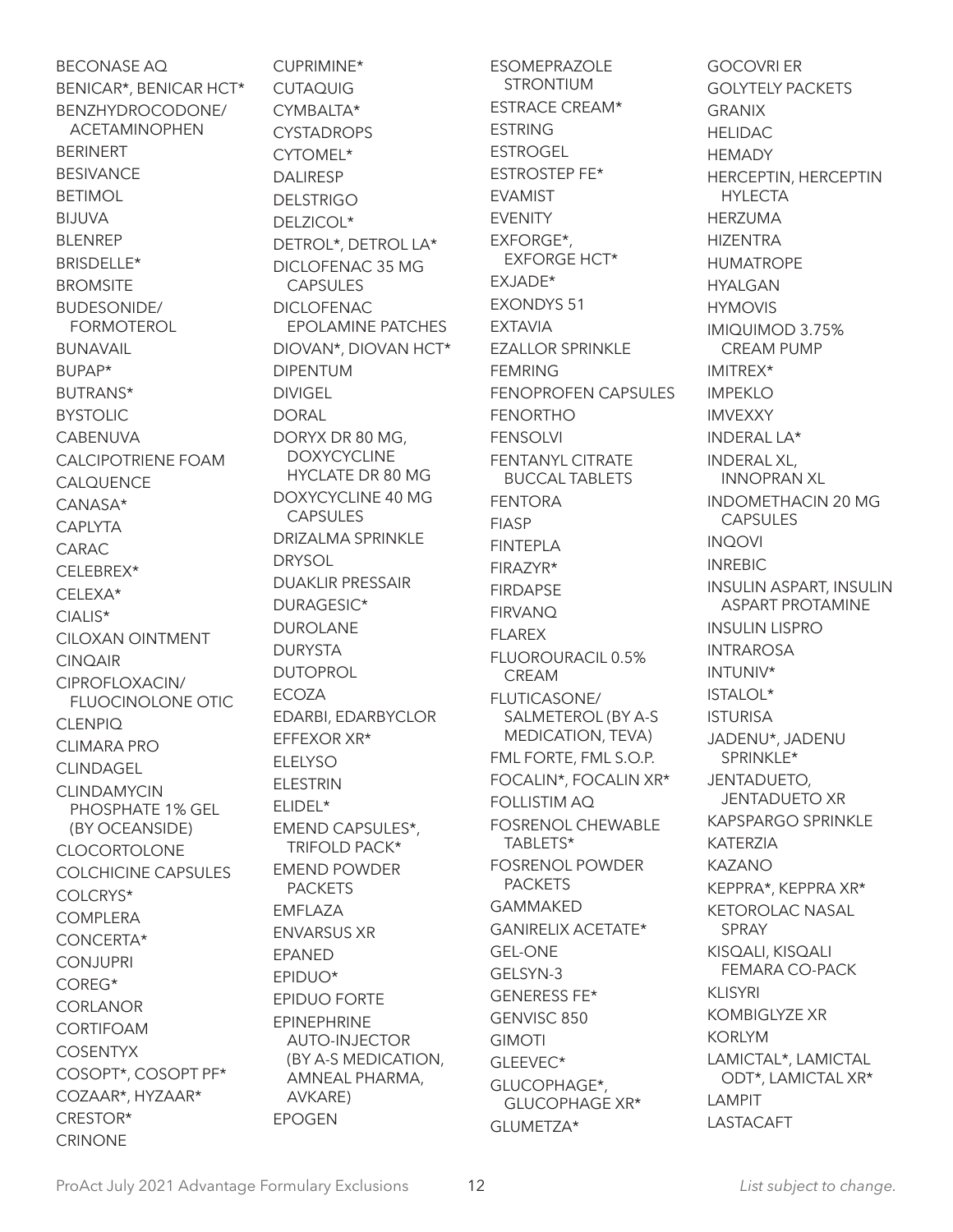LAZANDA LEDIPASVIR/SOFOSBUVIR LETAIRIS\* LEVALBUTEROL HFA LEVOTHYROXINE CAPSULES LEXAPRO\* LIALDA\* LIBRAX\* LIDOCAINE/TETRACAINE LIDODERM\* LIPITOR\* LO LOESTRIN FE LOCOID\*, LOCOID LIPOCREAM\* LOESTRIN\*, LOESTRIN FE\* LOTREL\* LOTRONEX\* LOVENOX\* LUBIPROSTONE LUCEMYRA LULICONAZOLE LUNESTA\* LUPKYNIS LYRICA\*, LYRICA CR\* MAVYRET MAXALT\*, MAXALT MLT\* MAXIDEX MENEST MESTINON\* MICARDIS\*, MICARDIS HCT\* MINASTRIN 24 FE\* MINIVELLE\* MINOCYCLINE ER CAPSULES MIRCERA MIRCETTE\* MONOFERRIC MORPHABOND ER MOVIPREP\* MULPLETA **MYCAPSSA MYTESI** NALFON CAPSULES NALOXONE AUTO-INJECTOR NAMENDA XR\* NASONEX\* NATAZIA

NATROBA\* NESINA NEULASTA NEUPOGEN NEURONTIN\* NEVANAC NEXIUM CAPSULES\* NEXIUM PACKETS **NOCTIVA** NORCO\* NORTHERA\* NORVASC\* NOVOLIN, RELION NOVOLIN NOVOLOG NOVOSEVEN RT NOXAFIL TABLETS\* NUCYNTA, NUCYNTA ER NUTROPIN AQ NUSPIN NUVIGIL\* NUWIQ OGIVRI **OMNARIS OMNITROPE ONGENTYS** ONGLYZA **ONPATTRO** ONTRUZANT ONUREG **ORGOVYX OSMOPREP** OSPHENA **OTREXUP OXBRYTA** OXYCODONE ER OZOBAX PALFORZIA PATADAY\* PAZEO PENNSAID PERCOCET\* PERTZYE PEXEVA PHESGO PHEXXI PIFELTRO PIQRAY PLAQUENIL\* PLAVIX\*

PLENVU PLIAGLIS PRADAXA PRALUENT PRAVACHOL\* PRED MILD PREGENNA PREGNYL PREMARIN TABLETS, PREMPHASE, PREMPRO PREVACID\*, PREVACID SOLUTAB\* PREZCOBIX PRILOSEC SUSPENSION PRIMI FV PRISTIQ\* PROAIR DIGIHALER, PROAIR RESPICLICK PROAIR HFA\* PROCTOFOAM-HC PROCYSBI PROLIA PROTONIX\* PROVENTIL HFA\* PROVIGIL\* PROZAC\* PULMICORT FLEXHALER PULMICORT RESPULES\* PYLERA **QBRELIS** QDOLO QINLOCK **ONASL QTERN** QUARTETTE\* QUAZEPAM RABEPRAZOLE DR SPRINKI F RANEXA\* RAPAFLO\* RECOMBINATE REDITREX RELAFEN DS RELTONE RENAGEL\* RETIN-A MICRO 0.04% & 0.1%\* RHOPRESSA, ROCKLATAN RIABNI

RITUXAN, RITUXAN HYCELA ROCHE (ACCU-CHEK) ROZEREM\* RUKOBIA ER SAFYRAL\* SAIZEN, SAIZENPREP SANDOSTATIN LAR DEPOT SAPHRIS\* SAVAYSA SEASONIQUE\*, LOSEASONIQUE\* SEMGLEE SENSIPAR\* SEROQUEL\*, SEROQUEL XR\* SIGNIFOR LAR SIKLOS SINGULAIR\* SITAVIG **SLYND** SOFOSBUVIR/ VELPATASVIR SOVALDI SPRAVATO STRATTERA\* STRIBILD STRIVERDI RESPIMAT SUBOXONE\* **SUBSYS** SULCONAZOLE SUPARTZ FX SUPREP SUTAB SYNVISC, SYNVISC-ONE TARGRETIN CAPSULES\* **TAVALISSE** TAYTULLA\* TAZAROTENE FOAM TAZORAC 0.1% CREAM\* TEKTURNA\* TEPMETKO TESTIM\* **THYQUIDITY** TIKOSYN\* TIMOPTIC OCUDOSE\* TIROSINT, TIROSINT-SOL **TIVORBEX** TOBI SOLUTION\*